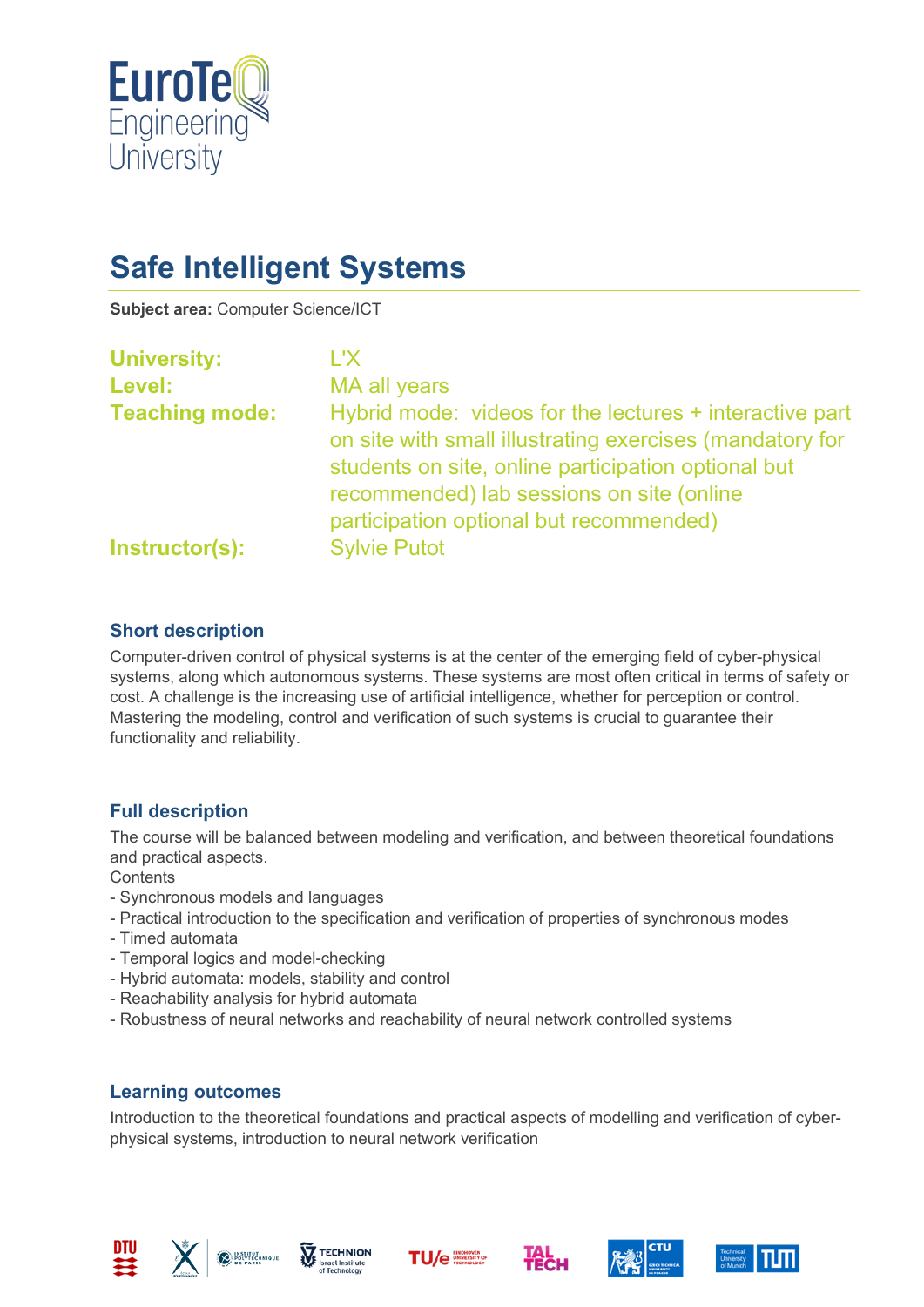

## **General information**

| <b>Contact hours per week:</b>   | 4 hours / week - some asynchrony can be studied upon request)                                                                                                                                                                                                                              |
|----------------------------------|--------------------------------------------------------------------------------------------------------------------------------------------------------------------------------------------------------------------------------------------------------------------------------------------|
| <b>Total workload:</b>           | 40 hours (lectures + lab sessions) + personal work (2-4h per week) (in<br>student hours for the whole course)                                                                                                                                                                              |
| <b>ECTS credits:</b>             | 5                                                                                                                                                                                                                                                                                          |
| Language:                        | English                                                                                                                                                                                                                                                                                    |
| <b>Course start date:</b>        | 19 September 2022                                                                                                                                                                                                                                                                          |
| Course end date:                 | 09 December 2022                                                                                                                                                                                                                                                                           |
| Add. info about start date:      | The course should start the week of September 19, 2022                                                                                                                                                                                                                                     |
| <b>Weekly teaching day/time:</b> | Monday 8.30 am-12.45 pm                                                                                                                                                                                                                                                                    |
| Time zone:                       | CET (Denmark, Germany, France, Netherlands, Switzerland, Czech<br>Republic)                                                                                                                                                                                                                |
| <b>Further information:</b>      |                                                                                                                                                                                                                                                                                            |
| <b>Prerequisites:</b>            | Bachelor of CS (some basic automata theory, some programming in C++<br>or python, basic notions about the integration of differential equations<br>recommended). Online students are expected to be able to install by<br>themselves simple academic software tools on their own computer. |
| <b>Activities and methods:</b>   | Each 4-hour slot is decomposed in a 2-hour lecture session (videos of<br>lectures + interactive part with small illustrating exercises) a 2-hour lab<br>session: mostly small projects (2-3 weeks), 1 small paper reading project<br>(self-study)                                          |
| <b>Presence on campus:</b>       | no                                                                                                                                                                                                                                                                                         |

## **Final examination**

| Form:                        | oral                                                      |
|------------------------------|-----------------------------------------------------------|
| Date:                        | 12 December 2022                                          |
| Location/format:             | online                                                    |
| <b>Re-sit possibility:</b>   | ves                                                       |
| <b>Transcript available:</b> | end of the semester and generally 8 weeks after the exam. |
| Add. info/requirements:      |                                                           |